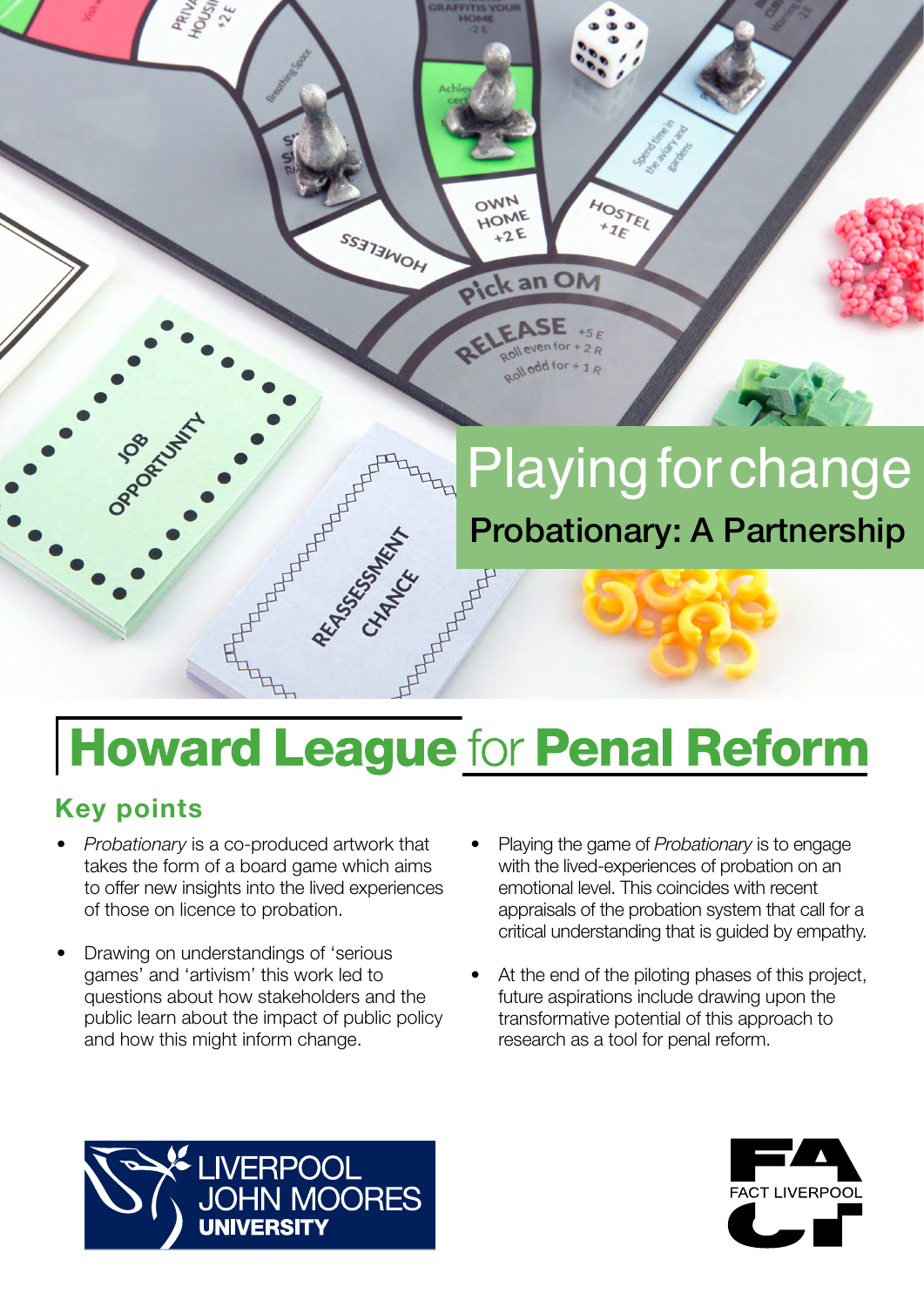## **Introduction**

#### *[Probationary:](https://howardleague.org/research/probationary-the-game-of-life-on-licence/) The Game of Life on Licence*

explores the lived experience of being on licence to probation in England and Wales. It was produced through socially engaged art workshops with men on licence; the artwork takes the shape of a board game and takes its players on a journey through the eyes of four playable characters as they negotiate the complexities of the probation process. The aim of the game is to help players understand how the probation system is currently experienced and to contribute to campaigns for penal reform.

The game emerged from a pilot project, between Liverpool John Moores University (LJMU), The Foundation for Art and Creative Technology (FACT) in Liverpool, and the Howard League for Penal Reform. The aim of this project was to explore how creative methodologies and practices of co-production could develop criminological research and subsequently inform campaigns for penal reform. While working with the arts in criminology is not new, this project sought to move collaborative practice beyond a 'post-production model', whereby academics are invited to analyse and comment upon art post production, and to develop an 'alignment model' whereby the academics are proactively engaged in identifying the focus of the project, co-developing the artist's brief, appointing the artist, and contributing to the production and dissemination activities.

> PROBATIONARY **PROBATIONAL**

This project sought to explore the potential of a partnership between the arts, criminology and penal reform with a particular focus on the probation system. By aligning the artistic and research processes, the project examined the ways in which artworks produced through collaborative methodologies can contribute to the production of alternative forms of knowledge on probation. Importantly, the team was keen to understand the potential of this unique partnership in working to achieve real change in criminal justice policy.

#### **The process**

The game was developed through a programme of workshops led by the artist [Hwa Young Jung.](http://slyrabbit.net) The workshops brought together a group of men on licence to probation along with a group of criminologists from LJMU and artistic producers from FACT, and were organised on the principles of Socially Engaged Art Practice (SEAP). SEAP encapsulates artistic practices that address social and political issues and is often associated with activist strategies seeking to bring about change. The practice often employs participatory methodologies in the production of works, placing individuals and communities at the centre of the collaborative creative process. These workshops aimed to place those on licence at the centre of a collaborative and creative process.

The arts are practiced in the criminal justice system in a wide range of different ways. However, art in this setting was not employed to have a therapeutic function; but instead the men on licence were working as *creators* in an art project that did not have a defined outcome from the outset. The focus of the workshops was to explore the experiences of life on licence and produce artwork(s) that could reflect those experiences. The development of the game came through workshop sessions that emphasised collaboration, negotiation and consensus building to produce an artwork that represented the experiences of those involved in its creation.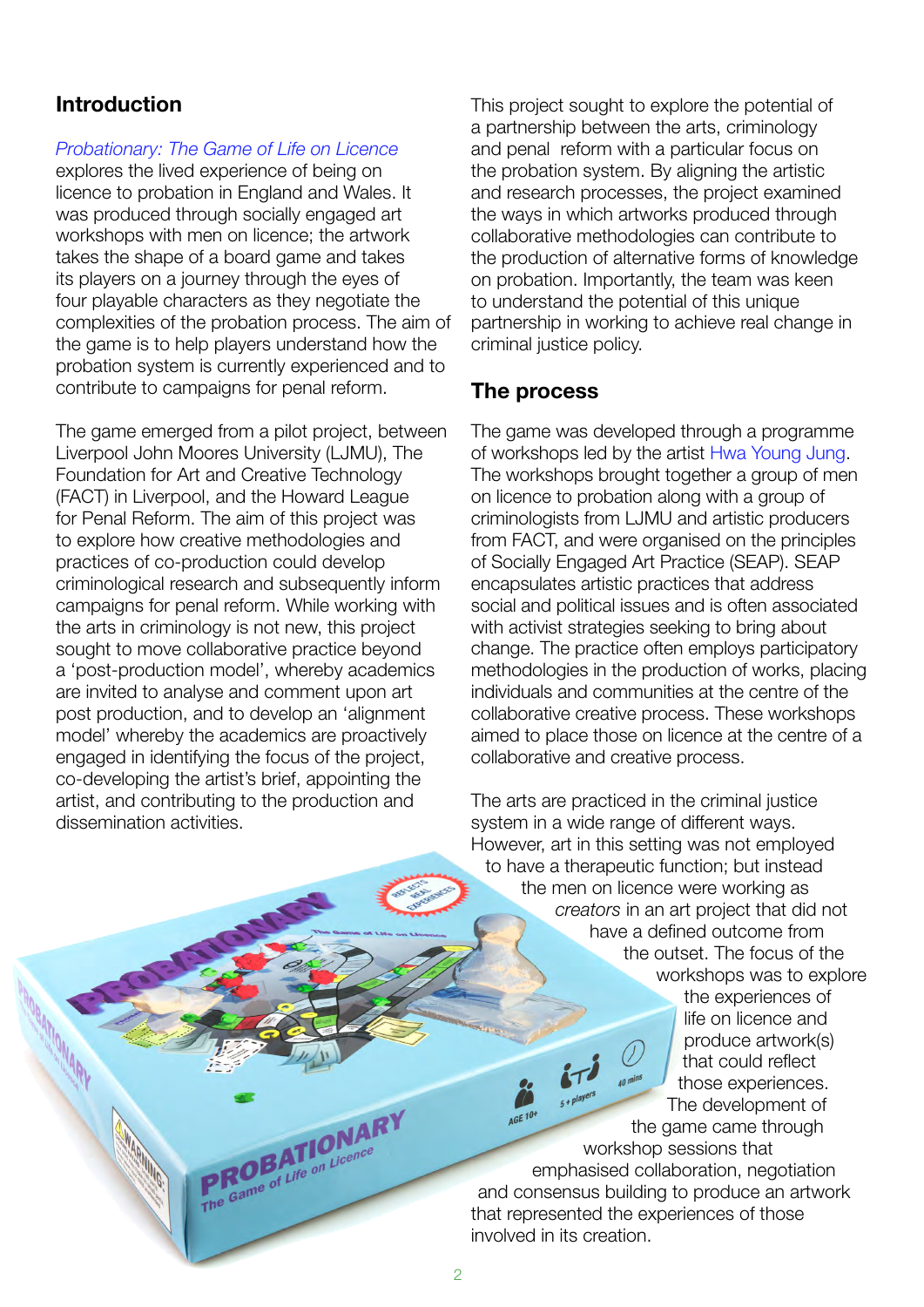Approaching *Probationary* through the lens of art means that we can enter into a different reality. We are not dealing with an absolute account of the probation system, instead the work asks us to navigate through a series of different narratives, experiences and emotions in an attempt to begin to better understand, or to perhaps think differently, about the current probation system and its impact upon the people subjected to it. As with all meaningful artistic experiences, *Probationary* does not provide an answer, neither does it claim to present an unconditional truth, instead it offers us something very important – it offers a space for us to convene, to imagine the probation process as if it were a board game, and to reflect upon our own responses to playing such a game. At the core of this approach, is a drive to evoke empathy in players by immersing them in an emotional experience. By taking players on a journey through the probation process, the game seeks to help players understand life on licence not simply by hearing about it but through a visceral experience that play is uniquely placed to induce.

# **Criminology and the arts**

At present, the co-production of knowledge between artists, academics and participants is a relatively unexplored area within criminology. However, *Probationary* demonstrates the potential that this form of co-production could have for criminology as a field of study and its links with campaigns for penal reform. Exploring experiences of the probation system through SEAP, and sharing research findings through play, has significant potentials in terms of how criminologists learn and tell about research. Probationary suggests a new way of learning about crime, and the criminal justice system and points toward an alternative way of actually doing criminology and linking academic research to campaigns for change.

There is ample evidence to support this approach. Developments from the wider field of theoretical criminology have recently advocated a turn towards the creative mediums of culture (see Ferrell et al., 2015), and it is here that art and games naturally sit. Through *Probationary* we see a reflection of the everyday contours and contradictions of life on licence; it provides a

cultural representation of the complex lives led by those on licence to probation. But in addition, it helps us understand the world more critically too. Through play, and collaboration between different parties, it is possible to see the tensions and antagonisms of probation in new ways. In short, creating an artwork revealed a different picture to simply sitting people down and interviewing them as criminologists have traditionally done.

The process took us beyond the stock answers often learnt by those in the criminal justice system and allowed space for participants to reflect on their experiences. In doing so, the research developed in line with the principles of critical social research that seeks to ensure that 'the voices and experiences of those marginalised by institutionalised state practices are heard and represented' (Scraton 2007: 10). The aim of the workshops was therefore to provide a different space to explore the experiences of life on licence. As one of the participants explained:

*"It just felt like we were getting our points across but not in the normal way and that it was going to people that were actually going to be listening for once. Instead of somebody who's got a sheet there and they want you to give them the answers and it's gone into a machine and then it's going to churn out, "53% said this. 53% said that."*

As a result, *Probationary* presents us with a view from below, highlighting the experiences of those whose voices are seldom heard in discussions about the aims of probation. In this sense, there is much to be positive about in terms of how this project can impact upon how we do things as criminologists, how we learn about often hard to reach groups of people and how this can inform campaigns for change.

#### **Serious games – serious issues**

Games, particularly 'serious games', are more frequently being used in learning, training and rehabilitative spaces (Ritterfeld et al 2009). Serious games are those that have an 'explicit and carefully thought-out educational purpose and are not intended to be played primarily for amusement' (Abt 1975: 9) – the concept is not new. While much of the academic exploration of serious games currently relates to digital forms,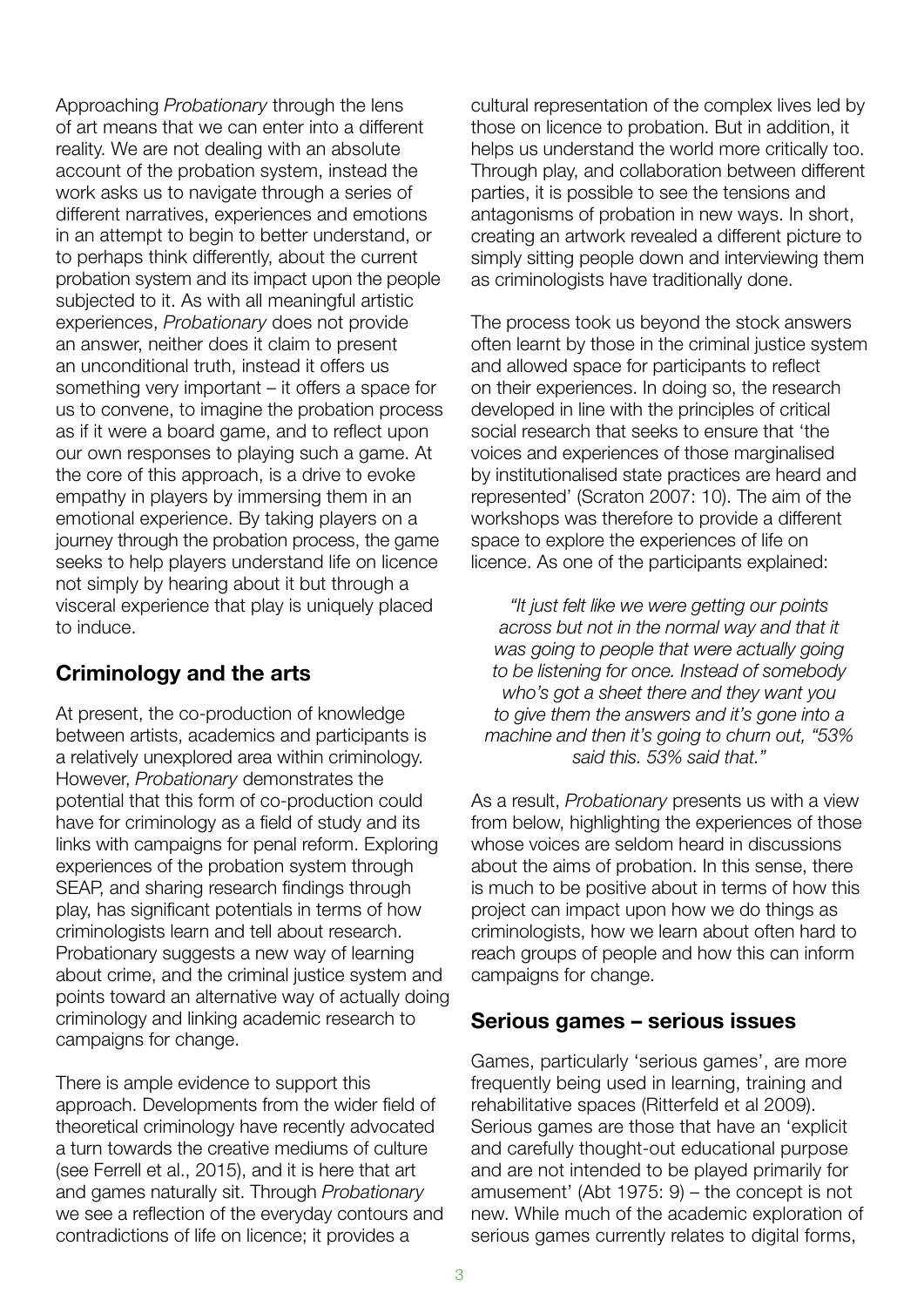the key idea behind using game play to facilitate learning can underpin the design of many different types of games. As Shen et al (2009: 48) explain:

*The advantage of fun game play calls attention to some important social and educational issues, spurring deeper thinking, discussion, and learning, as well as creating opportunities for vicarious experiences that would be otherwise impossible.*

The making of *Probationary* demonstrated to all involved the power of games to inform a learning process. The workshops involved consensus building and the process of negotiation among participants created a collaborative space within which the experiences of life on licence were explored in a novel way. The probation service staff who participated in the workshops highlighted the effectiveness of this collaborative mode of working:

*It's quite an interesting way to learn, and I do think that from that hour we had you could probably take in a lot more than you could sat reading pieces of research.*

*I definitely think it opened my eyes to what other ways you could not only engage people but educate people as well.*

While the workshops provided a space of reflection for the men on licence and the practitioners involved, as researchers, we were also forced to think differently about academic, artistic and professional practice.

As has been found in other studies, the value of arts-based activities does not lie in their ability to directly address specific criminogenic needs but instead lies in the spaces they create for learning and reflection (McNeill et al 2011). With an increased emphasis on co-production and user voice in the criminal justice context (Hutt, 2013) this research project suggests that this way of working has significant potential to inform how we learn about probation and how we seek to inform change. Most crucially, *Probationary* aims to create those immersive and vicarious experiences central to serious game play, and in doing so, seeks to bring the experiences of life on licence alive for those who play.

Another period of change in probation provision in England and Wales has been signalled by the *Strengthening probation, building confidence* consultation (MoJ 2018), and therefore, we believe, it is vital to hear from those who have experience of life on licence. The failures of the *Transforming Rehabilitation* reforms introduced by the then Justice Secretary Chris Grayling demonstrate the need for change that is informed by those who have direct experience of the system. Those reforms arguably demonstrate the effects of a failure to listen to practitioners, scholars and campaigners who all raised serious concerns about the nature, scale and pace of the Grayling reforms (Annison et al 2014). We recognise the need for policy that is informed by those with experience and expertise, but we also agree with Morgan (2003: 9) that those experiencing probation are an important constituency who have a 'clear, informed view about the quality of probation staff and services'. We think that this is key to providing the critical analysis that the *Transforming Rehabilitation* reforms so clearly require.

In terms of academic research on probation, there has been relatively little work that considers the perspective of probationers (Shapland et al 2012), but what work has been undertaken suggests that key things valued by probationers, and viewed as being key to rehabilitation, have been undermined by the organisational and structural changes introduced in *Transforming Rehabilitation*. For example, research studies have shown that the quality and continuity of supervision is valued by those on probation (Shapland et al 2012; Robinson et al 2017) and is viewed as key to success by staff as well. This is reflected in *Probationary* and while our findings about the nature of life on licence accord with a number of those studies who have examined probation from below, we believe this artwork provides a different way to disseminate this knowledge.

In attempts to get to grips with the existing problems, the Ministry of Justice has expressed a desire to hear from those who have been through the probation system (Ministry of Justice 2018). It is important that there is official recognition of the need to listen to this constituency, but all future changes must be informed by a clear understanding of how the current system is experienced. Public debate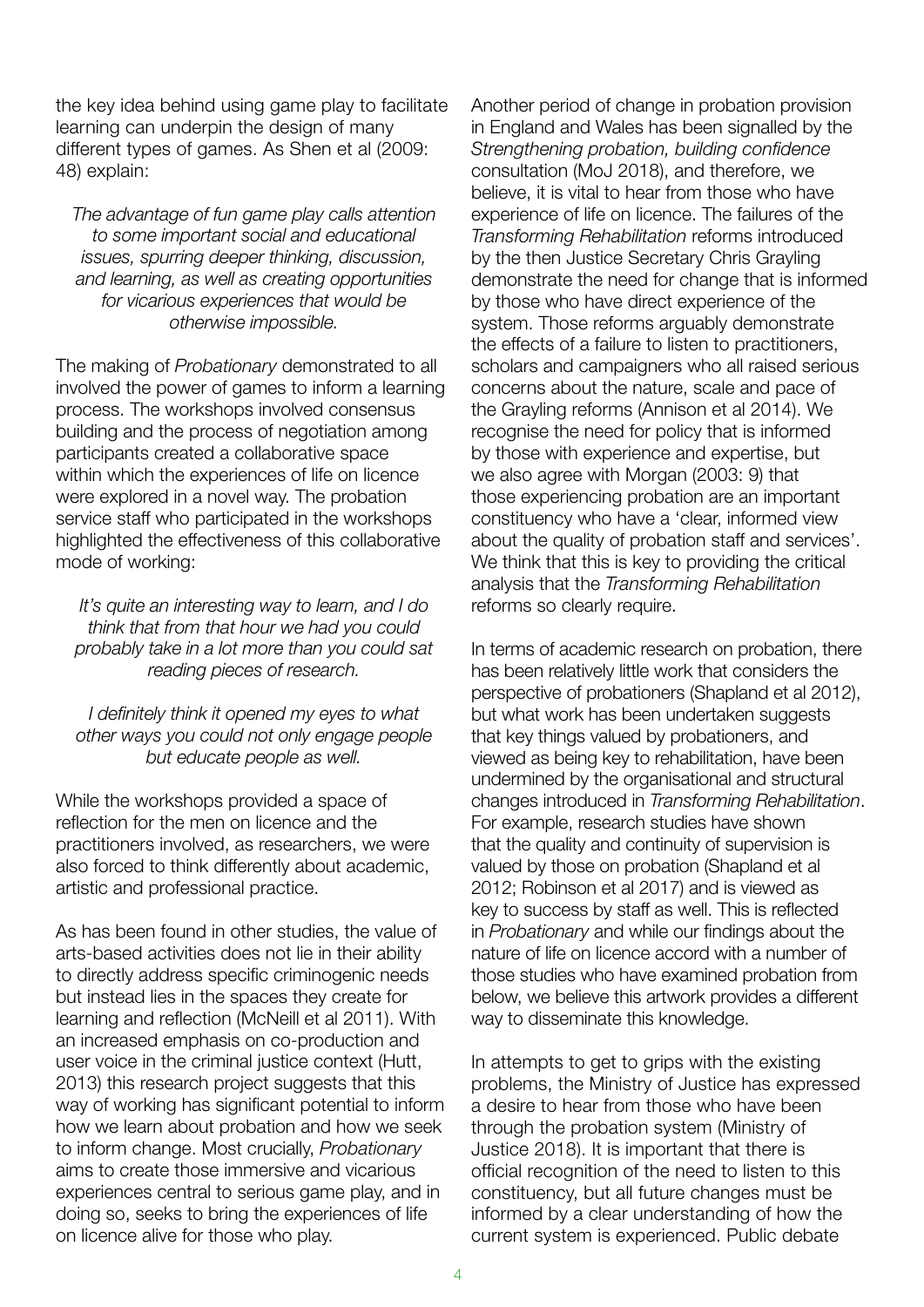

must be encouraged and, as part of this, the voices of those within the system have to be heard. *Transforming Rehabilitation* demonstrated that discouraging or censuring staff (Annison et al 2014) and ignoring those on probation leads to a service in crisis.

Those who engage with *Probationary* are thus implicated in an informative and emotional experience shaped by the effects of policy failure. Player feedback has suggested that the impact of the game lies in this emotional experience:

*I felt frustrated at the unnecessary complexity of probation system. More aware of challenges of living on the knife-edge of licence.*

*I felt better informed about the experience of being on probation and about the systems involved; at the same time, I felt confused, and as though aspects of the system are unpredictable and out of my control.*

*I feel like I have had a real insight into some of the problems, I really emotionally invested in the characters and was genuinely upset when I had to start again and when anyone had to start again.*

As a result, the game suggests that co-produced artworks and games in particular, could play an important role in bringing the experiences of those in the probation system to a wide audience. By exploring these experiences, and then sharing them through the immersive experience of play, the aim is to inform change and rethink the goals and organisation of probation.

# **Creating change through play**

The treatment of social and political issues through socially engaged art is often associated with activist strategies – referred to by some as 'artivism' – an approach which recognises that art can be a powerful tool in campaigns for change (Ramsden 2016) and seeks to merge 'the boundless imagination of art and the radical engagement of politics' (Jordan, 2016:1). To align criminological scholarship and policy reform agendas, at the boundaries of art and activism, is to draw upon the transformative and poetic qualities of art, to mobilise and to inspire. As an 'artivist' project, the aim of *Probationary* was to critically explore the potential of socially engaged art practice to understand probation from the perspective of those on licence and, ultimately, to explore the potential this work has to effect change.

Post-production the aim has been to explore the relationship between method, strategies of dissemination and impact. Impact in this context is based on the potential this artwork has to reframe modes of perception and to contribute to the process of rethinking probation. We believe that *Probationary* has this potential because of the way in which it was produced and the way it is experienced by players. By providing a much needed view from below the game not only gives voice to those experiencing life on licence, but enables us, as players, to follow their journey and share their experiences.

In collaborating with the Howard League we are seeking to explore the impact that this artwork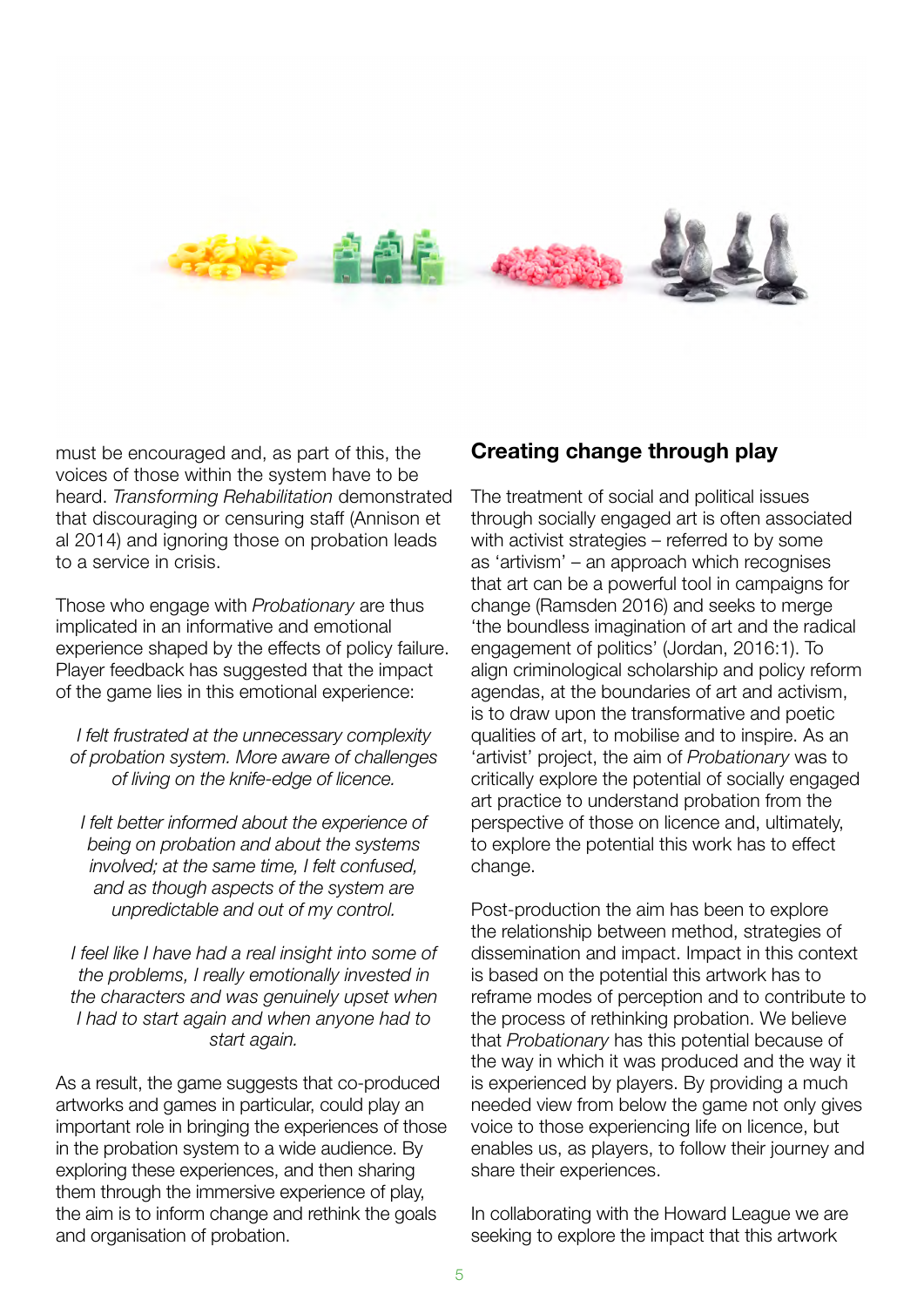can have on perceptions of life on licence, whilst also considering the wider potential of this mode of collaborative work between academic, artistic, and penal reform sectors. As a game, *Probationary* offers a campaign for change something different as a way of bringing research findings to target audiences. By taking the familiar form of a board game, *Probationary* presents the findings of critical research in a form designed to invoke empathy, and has the potential to engage new groups and to engage key stakeholders in new ways.

Throughout 2018 the project team have taken *Probationary* into a range of spaces to engage with different audiences. Dissemination of this project has to come through *play* and we have sought to explore the potential of the game by playing with stakeholders in policy, campaigning, voluntary, academic, and criminal justice sectors as well as the general public in arts based settings. We have had a positive

response and there appears to be a growing recognition that there could be a role for serious games in bringing about a change in the probation service:

*The game reflects the complexity of release and probation supervision for offenders, and it is a means of getting this message across to wider audiences.*

*It was an interesting insight into life on probation and it made me think of all the details that it would be easy to overlook.*

*It's a very creative, interactive and innovative intervention that can promote discussion and highlight the importance of probation and reintegration work.*

How exactly this type of game could be implemented needs further exploration beyond this pilot study, but we have heard from

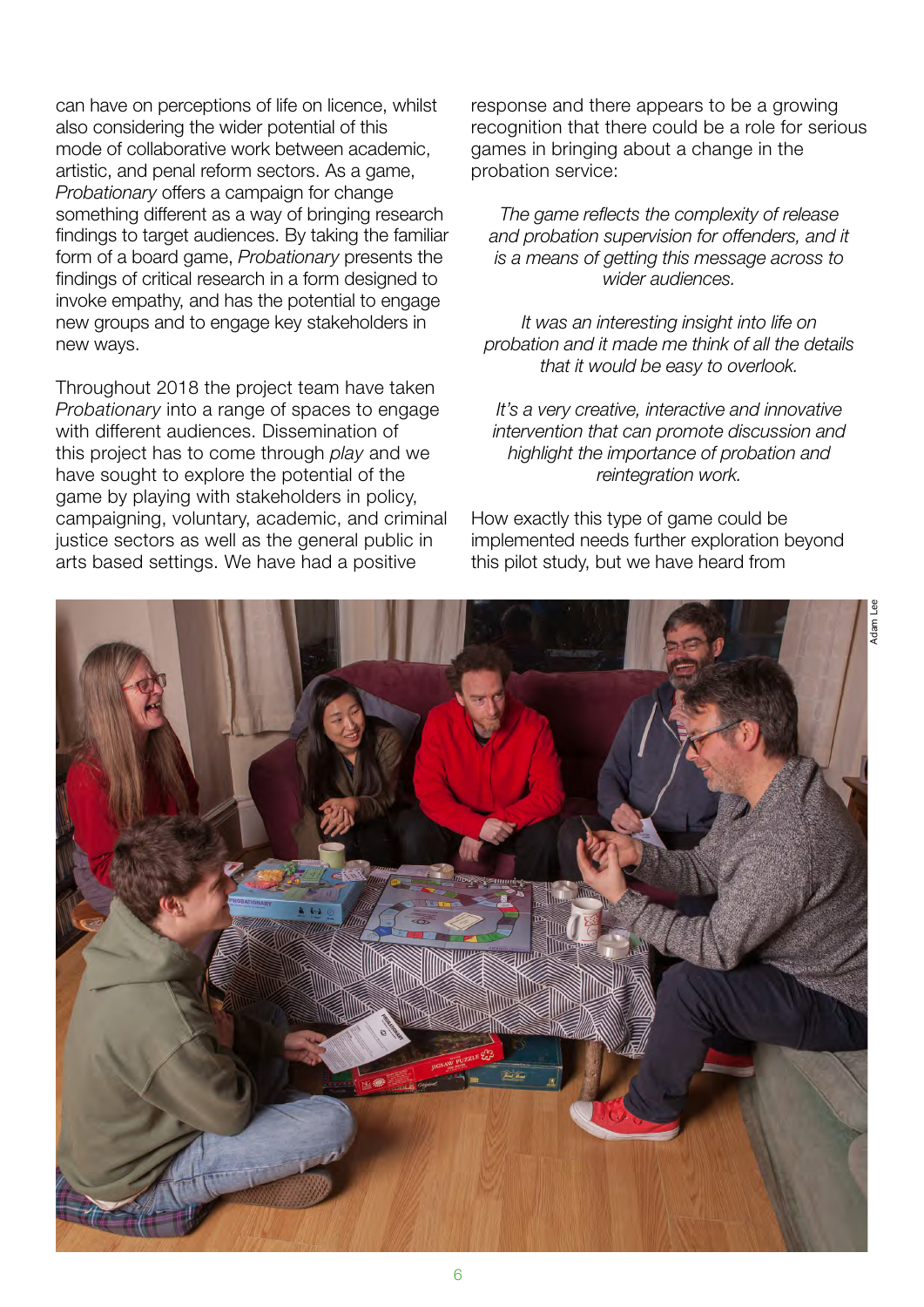service users, practitioners, policy makers, and campaigners, that *Probationary* could play a valuable role in informing our collective effort to rethink probation. Central to this contribution is the ability of art, and serious games in particular, to evoke empathy in the player, and to enable those involved in the (re)design and delivery of probation to better understand the experiences of those on licence to probation.

As a campaigning tool, the game gives voice to those experiencing probation and with the Howard League we are seeking to bring these experiences to those individuals and institutions involved in the development of policy and practice in the probation system. We believe that through the immersive experience of play the game enables players to feel some of the 'pains' of probation (see Hayes 2015) and to begin to better understand the effect of policy failure. At its core, *Probationary* seeks to educate audiences about the experiences of life on licence and to effect changes in attitudes on the way to changing policy.

#### **References**

Abt, C. C. (1975) *Serious Games*. New York: Viking Compass

Annison, J. Burke, L. and Senior, P. (2014) '*Transforming Rehabilitation:* Another Example of English 'Exceptionalism' or a Blueprint for the Rest of Europe?' *European Journal of Probation*, 6: 6–23.

Ferrell, J., Hayward, K., and Young, J. (2015), Cultural *criminology*, London: Sage Hayes, D. J (2015) 'The Impact of Supervision on the Pains of Community Punishment in England and Wales: An Exploratory Study', *European Journal of Probation*, 7 (2). pp. 85-102 Hutt, D (2013) 'Co-production: what does it mean in the criminal justice system?' *UserVoice*, [http://www.uservoice.org/news/user-voice](http://www.uservoice.org/news/user-voice-news-blog/2013/04/co-production-what-does-it-mean-in-the-criminal-justice-system/)[news-blog/2013/04/co-production-what-does](http://www.uservoice.org/news/user-voice-news-blog/2013/04/co-production-what-does-it-mean-in-the-criminal-justice-system/)[it-mean-in-the-criminal-justice-system/](http://www.uservoice.org/news/user-voice-news-blog/2013/04/co-production-what-does-it-mean-in-the-criminal-justice-system/) Jordan, J (2016), 'Artivism: Injecting imagination into degrowth' in *Degrowth in movements*, available at: [https://www.degrowth.de/en/dim/](https://www.degrowth.info/en/dim/degrowth-in-movements/artivism/) [degrowth-in-movements/artivism/](https://www.degrowth.info/en/dim/degrowth-in-movements/artivism/) (accessed 2

November 2018).

McNeill, F., Anderson, K., Colvin, S., Overy, K., Sparks, R. and Tett, L. (2011) Inspiring desistance? Arts projects and 'what works?'



*Justitiele Verkenningen*, 37(5), pp. 80-101. Ministry of Justice (2018) *Strengthening probation, building confidence: Overview*, [Accessed 19/12/18], [https://consult.](https://consult.justice.gov.uk/hm-prisons-and-probation/strengthening-probation-building-confidence/) [justice.gov.uk/hm-prisons-and-probation/](https://consult.justice.gov.uk/hm-prisons-and-probation/strengthening-probation-building-confidence/) [strengthening-probation-building-confidence/](https://consult.justice.gov.uk/hm-prisons-and-probation/strengthening-probation-building-confidence/)  Morgan, R (2003) 'Thinking about the demand for probation services', *Probation Journal: The Journal of Community and Criminal Justice*, Vol 50 (1): 7–19.

Ramsden, C (2016) 'Artivism: art as activism, activism as art', *Open Democracy*, 10th September, [https://www.opendemocracy.net/](https://www.opendemocracy.net/en/5050/artivism-art-as-activism-activism-as-art/) [ch-ramsden/artivism-art-as-activism-activism](https://www.opendemocracy.net/en/5050/artivism-art-as-activism-activism-as-art/)[as-art](https://www.opendemocracy.net/en/5050/artivism-art-as-activism-activism-as-art/) [Accessed 19/12/18]

Ritterfeld, U. Cody, M. & Vorderer, P. (2009), *Serious Games: Mechanisms and Effects*. New York, NY: Routledge

Robinson, G., Burke, L. & Millings, M. (2017) 'Probation, privatisation and legitimacy', *Howard Journal of Criminal Justice,* 56, 2: 137-157. Scraton, P, 2007. *Power, Conflict and Criminalisation*, Abingdon: Routledge. Shapland, J., Bottoms, A., Farrall, S., McNeill, F. , Priede, C. and Robinson, G. (2012) *The Quality of Probation Supervision: A Literature*